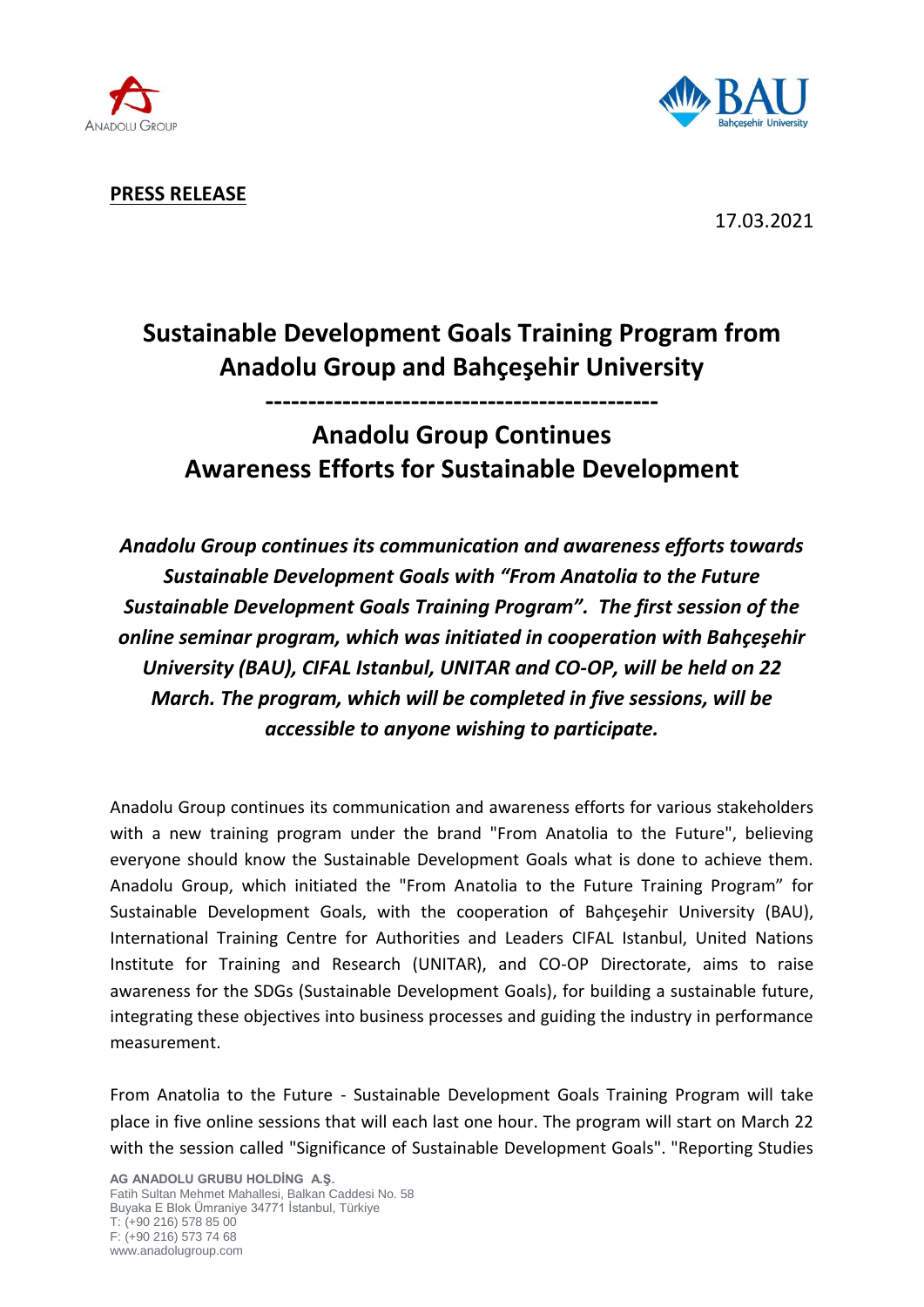



of Anadolu Group in the Field of Sustainable Development Goals" will be discussed on April 5 and "Projects and Applications of Anadolu Group Companies Contributing to the Sustainable Development Goals" on April 19. Information will be conveyed on "Sustainable Development Goals Communication" on May 3rd and "Management of the BIST Sustainability Index Entry Process of AG Anadolu Group Holding" on 17 May. The sessions will be accessible to anyone. In the program, Anadolu Group Corporate Affairs and Communications Coordinator Kaan Ünver and managers from different companies and departments of Anadolu Group will be participating as speakers.

## **Actively contributes to global solidarity for achieving the SDGs**

Anadolu Group, which actively contributes to global solidarity towards achieving the United Nations Sustainable Development Goals, aims to promote the solution sharing, needed all around the world, through the qualified communication of sustainability practices. Forming in 2019 the "From Anatolia to Tomorrow" brand, which represents its sustainability-oriented future vision, Anadolu Group announces to all its stakeholders the contribution of all its group companies to the Goals with the Sustainable Development Goals Alignment Reports, prepared with a pioneering methodology and practice in Turkey. In 2020, the Group prepared the Anadolu Group Sustainable Development Goals Alignment Report Reporting and Communication Guide to share its reporting methodology with the professional world within the scope of its cooperation with the "Business for Goals Platform". It also presented two of the United Nations' guiding documents on the SDGs to the Turkish literature. Anadolu Group, aims to set an example for organizations of all scales, who wants to participate in the reporting process that will contribute to the realization of the SDGs, analyze their performance and share their solutions, particularly SMEs, aims to take one more step towards awareness by sharing its work in this field with all participants of the program of From Anatolia to the Future Sustainable Development Goals Training Program.

## **To participate in the seminars, you could use the links mentioned below through Microsoft Teams:**

22 March - <https://bit.ly/AnadoluGrubuSeminer1> 5 April - <http://bit.ly/AnadoluGrubuSeminer2> 19 April - <http://bit.ly/AnadoluGrubuSeminer3> 3 May - <http://bit.ly/AnadoluGrubuSeminer4> 17 May - <http://bit.ly/AnadoluGrubuSeminer5>

**AG ANADOLU GRUBU HOLDİNG A.Ş.** Fatih Sultan Mehmet Mahallesi, Balkan Caddesi No. 58 Buyaka E Blok Ümraniye 34771 İstanbul, Türkiye T: (+90 216) 578 85 00 F: (+90 216) 573 74 68 www.anadolugroup.com